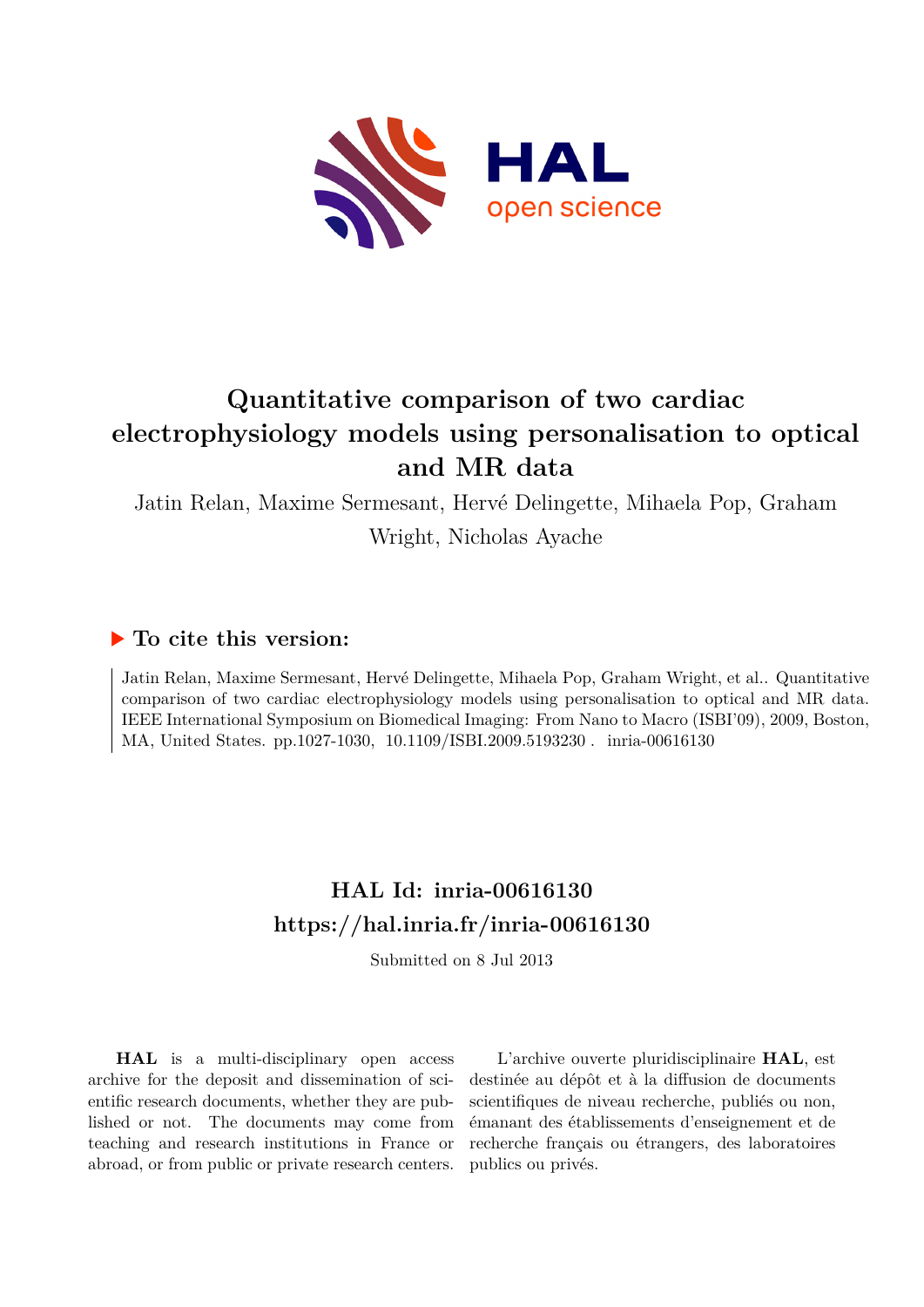### QUANTITATIVE COMPARISON OF TWO CARDIAC ELECTROPHYSIOLOGY MODELS USING PERSONALISATION TO OPTICAL AND MR DATA

*J. Relan<sup>1</sup>, M. Sermesant<sup>1,3</sup>, H. Delingette<sup>1</sup>, M. Pop<sup>2</sup>, G. A. Wright<sup>2</sup> and N. Ayache<sup>1</sup>* 

<sup>1</sup> Asclepios Research Project, INRIA, Sophia Antipolis, France

<sup>2</sup>Dpt of Medical Biophysics, Sunnybrook Health Sciences Centre, Univ. of Toronto, Canada <sup>3</sup>Division of Imaging Sciences, St. Thomas Hospital, King's College London.

#### ABSTRACT

In order to translate the important modelling work into clinical tools, the selection of the best model for a given application is crucial. In this paper, we quantitatively compare personalisation of two different cardiac electrophysiology models on the same dataset, in order to help such a selection. One is a phenomenological model, the Aliev-Panfilov model (1996), and the other one is a simplified ionic model, the Mitchell-Schaeffer model (2003). In the preliminary steps of model personalisation, we optimise the forward problem with the determination of an optimum time integration scheme for each model, which could result in stable and accurate simulations without the use of unnecessary expensive high temporal and spatial resolutions. Next, we personalise the two models by optimising their respective parameters, to match the depolarisation and repolarisation maps obtained *ex-vivo* from optical imaging of large porcine healthy heart. Last, we compare the personalisation results of the two different models.

#### 1. INTRODUCTION

Quantitative and Numerical modelling of the human body has been an important research interest for the last decades, but in order to translate this work into clinical applications, there is an important need for personalisation of such models, i.e. estimation of the model parameters which best fit the simulation to the clinical data. Cardiac model personalisation is required to develop predictive models that can be used to improve therapy planning and guidance. For instance, Radiofrequency (RF) ablation therapy on patients suffering from atrial fibrillation and ventricular tachycardia has a success rate of only 50% due to non availability of clinical consensus on optimum RF ablation patterns. Thus the procedure is a trial and error process highly depending on cardiologist experience. Whereas personalised cardiac models could provide sufficiently accurate and optimum RF ablation patterns, consecutively increasing the success rate of RF therapy. To achieve this, the choice of the proper model is crucial, as the complexity and the observability of the parameters will have a huge impact on the feasibility of such personalisation. In this paper, we propose a personalisation method for cardiac electrophysiology and apply it to quantitatively compare two different cardiac electrophysiology models in terms of personalisation. This work gives insights on which model would be the most appropriate for such application. The personalisation is done using the fusion of optical and MR imaging, in order to have high quality *ex-vivo* data for this comparison.

A variety of mathematical models describing the cardiac electrical phenomenon have been developed and simulated at various scales. These models can be categorised into three main categories: Ionic models (IM), Phenomenological models (PM) and Eikonal models (EM). IM [1] characterise ionic currents flowing through the cardiac cell membrane and involve a lot of parameters and variables, thus are not well suited to solve inverse problem. However they do have analytic biological interpretation of the parameters and their influence on the behaviour of the model. EM [2] are very simple, describing only the time at which a depolarisation wave reaches a given point and does not precisely model the reaction parts of the cardiac electrical phenomenon. At the intermediate level are PM [3], which describe the action potential generation and propagation along the cell membrane, and are divided into mono-domain, modeling the transmembrane potential variable, and bi-domain modeling the intra- and extra-cellular potential variables. In this paper, we personalise two models: one phenomenological mono-domain model, the Aliev-Panfilov (AP) model [4] consisting of two nonlinear partial differential equations describing the coupled depolarisation and repolarisation processes, and one simplified ionic model, the Mitchell-Schaeffer (MS) model [5], described by two nonlinear ordinary differential equations for transmembrane potential variable and a gating variable for sodium current depicting the repolarisation phase. Authors focused recently on estimation of parameters using EM [6] and PM [7], but only on 2D surface, whereas personalisation of PM on 3D volume was studied with a simple explicit time integration scheme [8]. However, this paper is the first to present quantitative comparison of personalisation of PM and simplified IM on 3D volume. In our approach, the electrophysiology model is spatially integrated using a tetrahedral mesh of the myocardium created from MR image taking into account the fibre orientation as well, and is temporally integrated using an optimum time integration scheme.

To summarise, the main contributions of this paper are:  $(i)$ quantitative evaluation of several time integration schemes and spatial resolutions for AP and MS models,  $(ii)$  personalisation method and  $(iii)$  quantitative comparison of the personalisation of these two models using the fusion of optical and MR data.

#### 2. SIMULATION OF ELECTROPHYSIOLOGY MODELS

*AP Model* Phenomenological mono-domain AP model is derived from the two state variables Fitzhugh-Nagumo (FHN) model. Since we simulate and observe only one single cardiac cycle, a simplified repolarisation equation is used:

$$
\begin{cases}\n\partial_t u = div(D\nabla u) + ku(1-u)(u-a) - uz + J_{stim}(t) \\
\partial_t z = -\epsilon(ku(u-a-1) + z)\n\end{cases}
$$
\n(1)

The research leading to these results has received funding from the European Community's Seventh Framework Programme (FP7/2007-2013) under grant agreement n 224495 (euHeart project).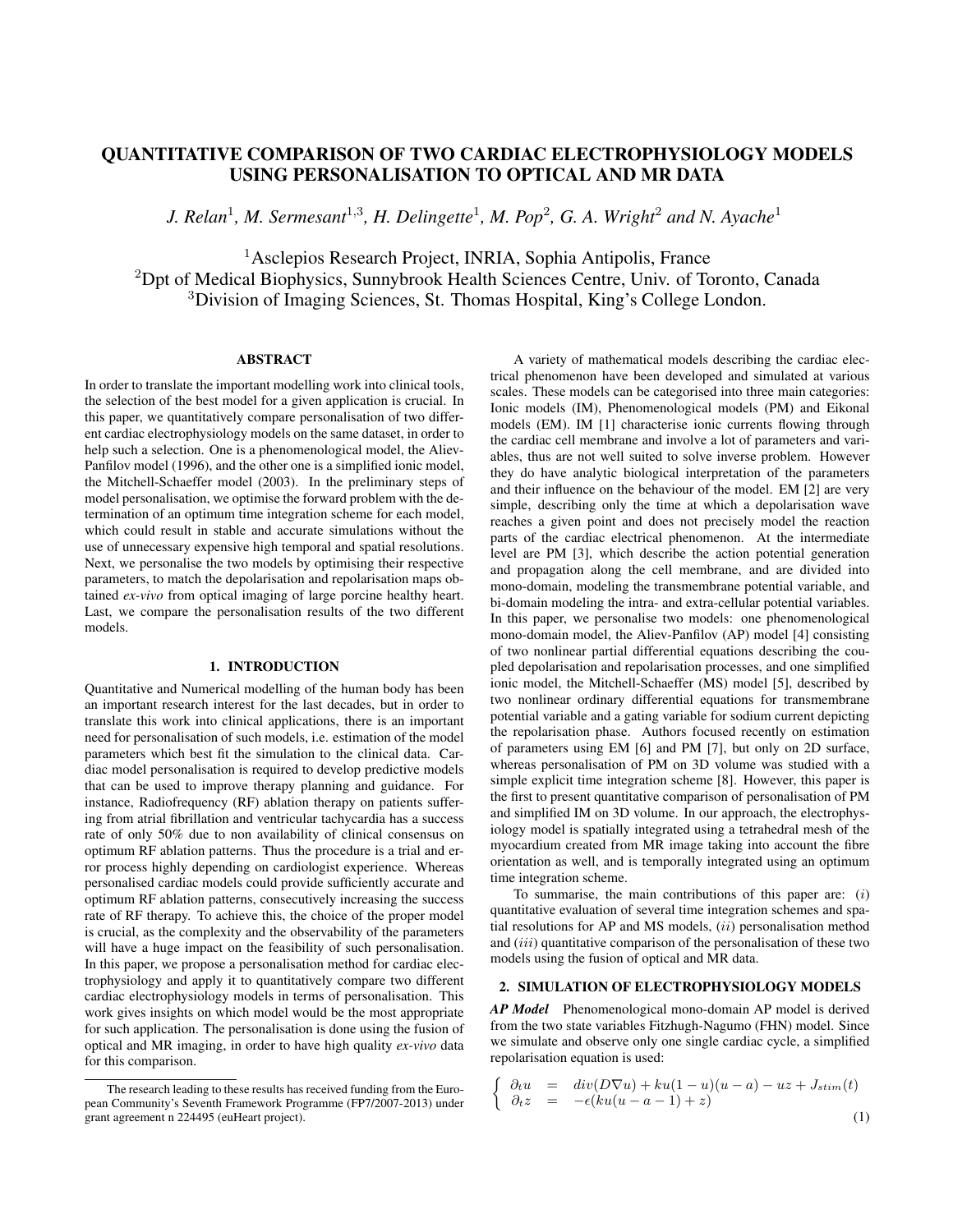$u$  is a normalised transmembrane potential, and  $z$  is a variable modelling the repolarisation. The main roles of the parameters are: k scales the reaction term,  $a$  is a threshold for the reaction phenomenon and controls the  $apd$ , and  $\epsilon$  controls the coupling between the transmembrane potential and the repolarisation variable.  $J_{stim}$  is the stimulation current, at the pacing location.

*MS Model* MS model is a simplified ionic model derived from the Fenton Karma (FK) ionic model [5]:

$$
\begin{cases}\n\partial_t u = div(D\nabla u) + \frac{zu^2(1-u)}{\zeta_{in}} - \frac{u}{\zeta_{out}} + J_{stim}(t) \\
\partial_t z = \begin{cases}\n\frac{(1-z)}{\zeta_{open}} & \text{if } z < z_{gate} \\
\frac{-z}{\zeta_{close}} & \text{if } z > z_{gate}\n\end{cases}\n\end{cases}
$$
\n(2)

 $u$  is still a normalised transmembrane potential, and  $z$  is the gating variable for sodium ion influx which depicts the repolarisation phase.  $J_{in} = \frac{zu^2(1-u)}{\zeta_{in}}$  represents the combination of inward sodium current which raises the action potential voltage and  $J_{out} = -u/\zeta_{out}$  represents the outward potassium current that decreases the action potential voltage describing repolarisation. The parameters  $\zeta_{open}$  and  $\zeta_{close}$  control the repolarisation variable, with  $\zeta_{close}$  directly related to the  $apd$ .

The diffusion term in both models is controlled by the diffusion tensor D. This spatial diffusion can be related to a pseudoconductivity. In the longitudinal direction of the fibre, this pseudoconductivity is set to  $d$  which is one of the parameters we adjust, and to  $d/2.5^2$  in the transverse directions. These electrophysiology models are solved spatially over a volumetric tetrahedral mesh of the left and right ventricles using the finite elements method, and in time using a time integration scheme, described next.

**Time Integration** A variety of explicit, semi-implicit and implicit schemes categorised as first, second and third order schemes have been evaluated for cardiac bidomain model [9]. Here we implement and evaluate these schemes for monodomain AP and MS model in terms of solution accuracy, stability, and computational time. A reference solution approximately representing the exact solution of the model is computed using finer 3D mesh resolution (mean edge length of tetrahedra) h and temporal resolution  $\delta t$  $(h = 0.33mm$  and  $\delta t = 10^{-6} s$ , with implicit scheme. Stability of a given time integration scheme is determined by varying the model parameter controlling the wave speed, and observing the solution for oscillations, for a range of h and  $\delta t$ . Second order schemes are observed to be more stable at higher wave speed and large time steps. Whereas accuracy is determined with constant model parameters and by computing the wave speed error (as shown in Fig.1, similar for MS model) with respect to the reference solution for a range of h and  $\delta t$ . And we observe that for small h and small  $\delta t$ , all time integration schemes are comparable, for small h and large  $\delta t$  higher than first order schemes provide relative wave speed error  $\langle 1\% \rangle$  and for large h the wave speed error is high irrespective of time integration scheme used. Computational time (2.16 GHz, dual core, 2.0 GiB) of one time step for explicit and semi-implicit schemes are comparable and is relative to the mesh size (for  $\approx 247250$  number of tetrahedra)  $\approx 1s$  and for fully implicit schemes  $\approx 1s$  for small  $\delta t$  to  $\approx 3s$  for large  $\delta t$ . From all of this analysis, we determine an optimum  $h$ , time integration scheme and  $\delta t$  for both models. By optimum value, we mean the largest possible value for which the relative error  $< 10\%$ . For AP model the optimum time integration scheme is Second order semi-implicit

Backward Differentiation (SBDF) with  $\delta t = 1$ ms, and for MS model it is Modified Crank-Nicolson/Adams-Bashforth (MCNAB) (second order scheme) with  $\delta t = 0.1$ ms, for both the models optimum  $h = 1.5mm$  with one time step computation time  $\approx 1s$ . SBDF is given as follows:  $\left(\frac{3}{2}u^{n+1} - 2u^{n} + \frac{1}{2}u^{n-1}\right)/\delta t =$  $D(u^{n+1}) + 2F(u^{n}, z^{n}) - F(u^{n-1}, z^{n-1})$ . MCNAB is given as:  $(u^{n+1}-u^{n})/\delta t = 9/16 D(u^{n+1})+3/8 D(u^{n})+1/16 D(u^{n-1})+$  $3/2 F(u^{n}, z^{n}) - 1/2 F(u^{n-1}, z^{n-1})$ , where D represents the diffusion term and  $F$  represents the reaction term of the model and  $n$ is the current iteration number.



Fig. 1. Transmembrane potential  $u$  wave for AP model and zoom (dashed box), temporally integrated with different schemes, on  $h =$ 1.5mm,  $\delta t = 1$ ms in comparison with reference (abscissa: normalised potential vs time  $(s)$ ).

#### 3. OPTICAL AND MR IMAGE DATA PROCESSING

In this paper we performed the adjustments using optical recordings obtained on a healthy porcine heart. The explanted hearts were attached to a Langendorff perfusion system which permits to maintain the electrophysiological integrity of the hearts over 1-2 hours. The



Fig. 2. (a) Raw optical signal (anterolateral view) showing action potential wave(white) and (b) Volumetric myocardial mesh generated from MR data, with projected depolarisation time isochrones (in s) derived from filtered optical data.

fluorescence dye (reflecting directly the changes of transmembrane potential) and the electro-mechanical uncoupler were injected into the perfusion line (more details are given in [10]). The hearts were paced with an electrode near the apex for 5 ms. The fluorescence signals are captured with high temporal (270 fps) and spatial ( $\langle 1mm \rangle$ ) resolution, using a pair of CCD cameras (BrainVision Jp). At the completion of the optical experiment, the hearts were imaged using MRI for anatomy. A volumetric mesh was generated from the images with the INRIA softwares CGAL and GHS3D, resulting in a tetrahedral geometry. Diffusion Tensor Imaging was also used to estimate the fiber directions. The optical images recorded by the 2 CCD cameras were reconstructed into a 3D stereoscopic surface of the heart. Several opaque markers were glued onto the epicardium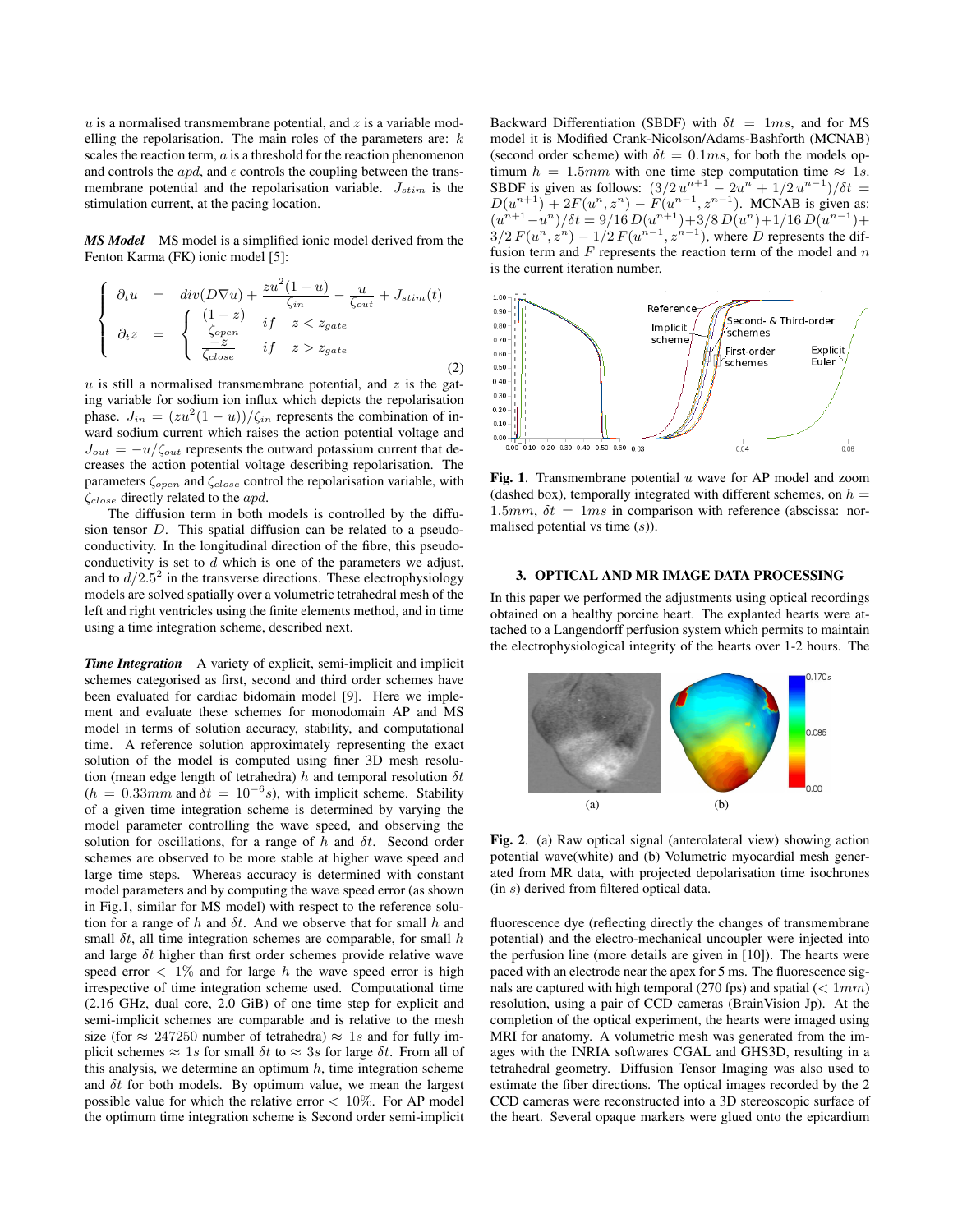to provide a way to register the optical images with the surface of the model generated from MR images. We estimated a rigid transformation between the optical and MR markers by solving the least-square differences. We then projected the isochronal maps onto the registered volumetric mesh from MR Imaging with an interpolation from the triangular stereoscopic surface.

#### 4. MODEL PERSONALISATION METHOD

Determination of model parameters that result in a simulation which is similar to the measured data is defined as personalisation. Here, we match the depolarisation and repolarisation time isochrones derived from the optical data to those obtained from model simulation by optimising two model parameters. This adjustment is done in two phases: *Calibration* and *Iterative Adjustment*.

Calibration. This step is used to initialise the model parameter values using analytical relationships between the measure and parameter, which are extracted by performing several model simulations for a range of parameter values and observing the corresponding measure (c or  $apd$  resp.). Then a function is fitted in the least squares sense to these values of measure.

Iterative Adjustment. This step is used to optimise the parameters with calibration result as initial guess. In order to keep computations reasonable, we divide the left ventricle into 17 zones as defined by American Heart Association and a similar division of 9 zones for the right ventricle, when an iterative adjustment is performed. The algorithm used here is a trust region method [11] which finds the minimum of a subproblem, such as a quadratic model created using gradient and approximate hessian matrix at the current search point, and which is implemented using the Trilinos solver package. Here we use an objective function that minimises the difference between the simulated and measured  $c$  (or  $apd$  resp.) by iteratively adjusting the parameter value for each zone. By assuming that  $c$  and  $apd$  of a zone are not strongly influenced by the neighbouring zones, the parameter value of all zones can be adjusted simultaneously, thus considerably reducing the number of simulations required.

AP Model Parameters. One dimensional analysis of the AP model [3] provides a relationship between the conduction velocity c and parameters of first equation of the model,  $c = \sqrt{2kd}(0.5 - a)$ , the same analysis provides the relationship between parameter  $a$  and action potential duration  $apd$  as  $apd = (a-1)^2/4a$ . It is observed that one of the parameter affecting the conduction velocity  $c$  is  $a$ , which also controls action potential duration *apd*, thus due to this coupling, we first adjust the parameter  $a$  to the measured  $apd$ , since it does not depend on any other parameter except a. Other two parameters affecting the conduction velocity are  $d$  and  $k$ ,  $d$  represents the diffusion properties of the myocardial tissue and  $k$  stands for the reaction term along the membrane, both constitutively represent the electrical wave propagation speed. Since we have only one measure  $c$  available from the measured data, we adjust regionally (per zone) the parameter  $d$  which represents the pseudo-conductivity, while keeping  $k$  constant globally (value taken from the literature). The relationships between measures and parameters are only true in one dimension, as in three dimensional propagation the curvature of the diffusion wavefront affects  $c$  and coupled  $apd$ . Therefore we perform the calibration step of extraction of analytical relationship in 3D using the function determined from 1D analysis as given:  $c(d) = \alpha \sqrt{d} + \beta$  and  $apd(a) = (\alpha a^2 + \beta a + \gamma)/a$ . These functions are used to fit in least squares sense to the measures. The constant  $\beta$ is added to the relationship between  $c$  and  $d$  to better fit the numerical simulations and take into account the numerical diffusion and discretization errors. Once the relationship is estimated, it is used to

determine the parameter value  $d_i$  (resp.  $a_i$ ) for the measured median measure  $\tilde{c}_i$  (resp.  $a p d_i$ ) for each zone i. For  $a p d$ , as we have two solutions we select the one which lies in the range of acceptable values of parameter  $a$  from the literature. These paramater values of  $d$  and  $a$  are used then to initialise the iterative adjustment step, which minimises the following criteria on each zone:  $J(d_i) = (\tilde{c}_i - \tilde{c}(d_i))^2$ and  $J(a_i) = (a\overrightarrow{pd_i} - a\overrightarrow{pd}(a_i))^2$ , where  $\widehat{c}(d_i)$  is the median conduction velocity over zone *i* for the parameter  $d_i$  ( $apd(a_i)$  alike).

The personalisation approach described above is defined as regional estimation (as performed per zone). Whereas another approach for apd personalisation adapted here is local estimation, where we directly use the calibration function to estimate the parameter a locally at each vertex. This could be performed as apd of the measured data is more spatially independent. For the diffusion term, the iterative adjustment is needed in order to correct errors coming from spatial effects, like curvature. Also the conduction velocity estimation from the data is noisy, such regional approach allows to smooth this effect.

MS Model Parameters. The diffusion term in both models is the same, whereas the reaction terms differ. And as discussed earlier, we choose to adjust diffusion parameter  $d$  to match the conduction velocity c. Thus the same calibration function as for AP model is used to calibrate and then we perform iterative adjustment. Whereas the action potential duration for single heart cycle is defined by the model [5] as follows:  $apd = \zeta_{close} ln(1/h_{min})$  where  $h_{min} = 4\zeta_{in}/\zeta_{out}$ . Again as we only have one measure apd available from the measured data, we choose to adjust  $\zeta_{close}$ , while keeping the other parameter values from the literature. It is defined by the model that c has no relationship with  $\zeta_{close}$ , which provides no coupling between the action potential duration and the conduction velocity. Thus we can simultaneously adjust parameter d and  $\zeta_{close}$ . The defined relationship between  $\zeta_{close}$  and  $apd$  remains valid also in 3D thus allowing us to directly estimate locally at each vertex, the parameter  $\zeta_{close}$  without calibration and iterative adjustment.

#### 5. RESULTS

Before personalisation of both models, the error maps for action potential duration and depolarisation times are computed using a simulation with the parameter values given from literature.

Action Potential Duration. For AP model, the mean absolute error on apd before personalisation is 159.5ms ( $\approx 40\%$  of apd), reduced to 17.81ms ( $\approx$  5%) after personalisation with regional estimation and to  $22.1ms \approx 6\%)$  with local estimation of the parameter a. Whereas for MS model, before personalisation it is 86.99ms  $(\approx 21\%)$ , reduced to 8.72ms ( $\approx 2\%$ ) with direct estimation of the parameter  $\zeta_{close}$  locally, as shown in Fig.3.



**Fig. 3.** Action potential duration error maps (in  $s$ ) after personalisation for (a) AP model (with local estimation) and (b) MS model